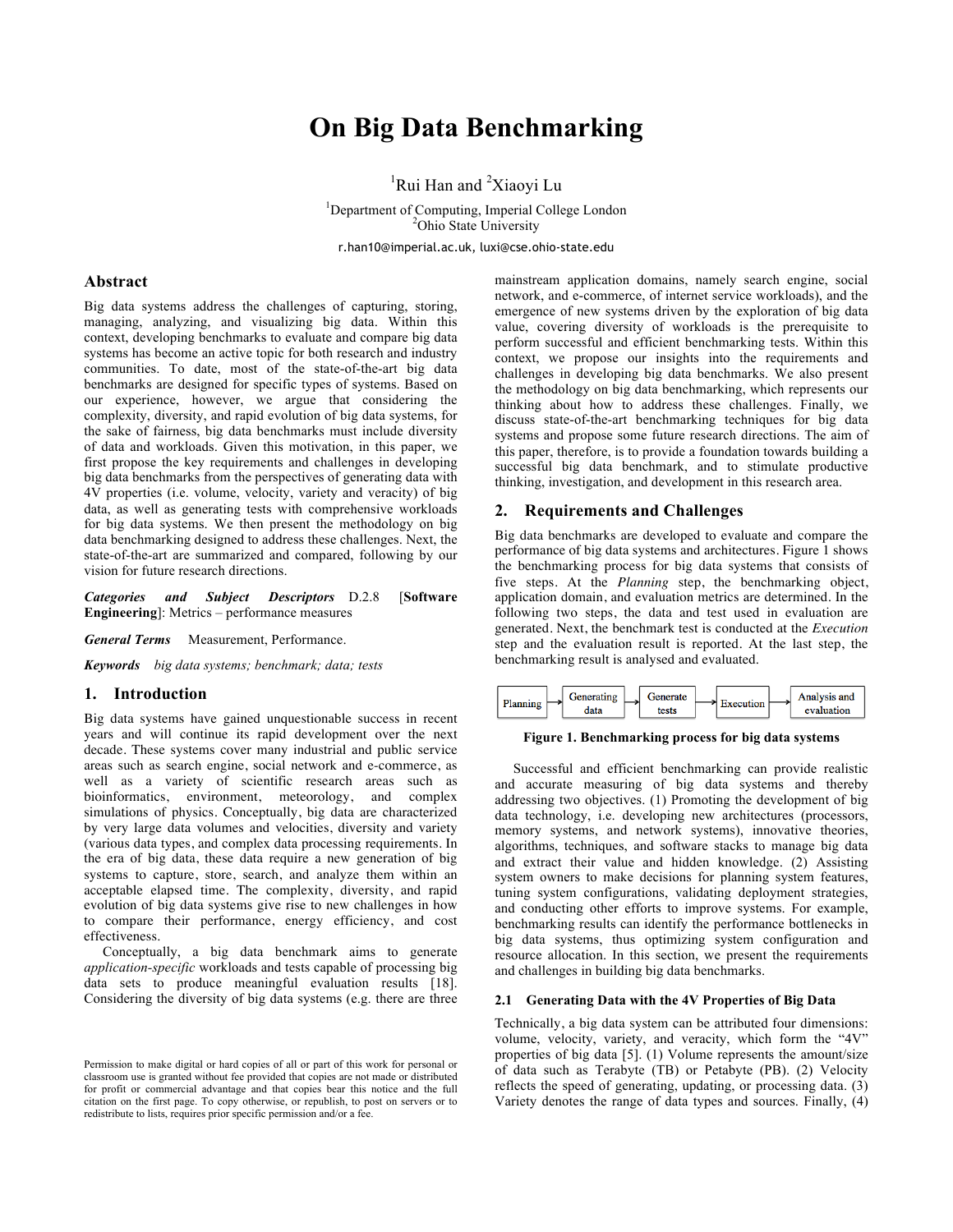veracity reflects whether the data used in benchmarking conform to the inherent and important characteristics of raw data.

In a big data benchmark, applying real-world data or generating synthetic data for application-specific workloads is a central problem. Traditionally, although some benchmarks use real data sets as inputs of their workloads and thereby guaranteeing the data veracity, the volume and velocity of real data sets cannot be flexibly adapted to different benchmarking requirements. Based on our experience, we also noticed that in many practical scenarios, obtaining a variety of real data is not trivial because many data owners are not willing to share their data due to confidential issues. In big data benchmarks, therefore, the consensus is to generate synthetic data as inputs of workloads on the basis of real data sets. Hence in synthetic data generation, preserving the 4V properties of big data is the foundation of producing meaningful and credible evaluation results.

**Volume**. Today, data are generated faster than ever. For example, about 2.5 quintillion bytes of data are created every day [5] and this speed is expected to increase exponentially over the next decade according to International Data Corporation (IDC). In Facebook, there are 350 million photos updated and more than 500 TB data generated per day. The above facts indicate the big data generators must be able to generate different volumes of data as inputs of typical workloads. The data volume has different meanings in different workloads. For example, in workloads for processing text data (e.g. *sort* or *WordCount*), the volume is represented by the amount of data (e.g. 1 TB or 1 PB text data). In social network graph workloads, the volume is represented by the number of vertices in social graph data (e.g.  $2^{20}$  vertices).

**Velocity.** In the context of big data generation, data velocity has threefold meanings. First of all, it represents the *data generation rate*. For example, generating 100 TB text data in 10 hours means the generation rate is 10 TB/hour. Secondly, many big data applications have real-time data updating; that is, data velocity represents the *data updating frequency* in this case. For example, in a social network site, the social graph data are continuously updating. Finally, in streaming processing systems, data streams continuously arrives and these streams must be processed in real-time to keep up with their arriving speed. Hence data velocity represents the processing speed. Given the above facts, it is challenging to reflect data generation rates, updating frequencies, and processing speeds in data generation.

**Variety**. The fast development of big data systems gives birth to a diversity of data types, which cover structured data (e.g. tables), unstructured data (e.g. text, graph, images, audios, and videos), and semi-structured data (e.g. web logs, reviews, and resumes, where reviews and resumes contains both text and graph data). Hence in big data benchmarking, it is required that the data generators can support the whole spectrum of data types including structured, semi-structured, and unstructured data, as well as representative data sources such as table, text, stream, and graph. It is also required that these data generators can support the complexity and diversity of workloads and keep in pace with their frequent changes.

**Veracity**. Preserving data veracity is probably the most difficult job in synthetic data generation. In big data generators, it is challenging to scale up or down a synthetic data set while keeping this data similar to the real data [18]; that is, the important characteristics of raw data must be preserved in synthetic data generation. Data veracity is important to guarantee the reality and credibility of benchmarking results.

## **2.2 Generating Benchmarking Tests with Comprehensive Workloads**

Margo Seltzer et al. pointed out that a testing result is meaningful only when applying an application-specific benchmarking test [18]. Also, the diversity and rapid evaluation of big data systems means it is challenging to develop big data benchmarks to reflect various workload cases. Hence in big data benchmarks, identifying the typical workload behaviours for an application domain is the prerequisite of evaluating big data systems. Furthermore, big data benchmarks must consider the diversity of workloads to cover different types of application domains, as well as automatically generate tests based on these workloads. We now discuss the key challenges in generating workloads and tests to evaluate big data systems from the *functional view* and the *system view*.

#### **Functional view**.

Given the complexity and diversity of workload behaviours in current big data systems, it is reasonable to say that no single set of behaviors is representative for all applications. Hence, it is necessary to abstract from the behaviors of different workloads to a general approach. This approach should identify typical workload behaviours in representative application domains. From the functional view, these behaviors represent the systemindependent outcome of processing data, thus allowing the comparison of systems of different types, e.g. a DBMS and a MapReduce system.

There are two challenges in developing this abstraction approach. First, the *operations* to process big data in a specific application domain need to be abstracted and their functions need to be identified. For example, *select*, *put*, *get*, and *delete* are abstracted operations in database systems to operate table data. Secondly, given a set of abstracted operations, *workload patterns* need to be abstracted to describe complex processing tasks by combining abstracted operations. One abstracted workload pattern can contain one or multiple abstract operations as well as their workflow. For example, an abstract pattern of *a SQL query* can contain *select* and *put* operations, in which the *select* operation executes first.

## **System view**.

The abstracted operations and patterns are designed to capture the system-independent user behaviours of workloads, i.e. the data processing operations and their sequences. Thus, an abstracted benchmark test can be constructed based on abstracted operations and patterns, and this test is independent of underlying systems and software stacks. From the system view, this abstract test can be implemented over different systems and thereby allows the comparison of systems of the same type. For example, an abstract test consisting of a sequence of *read*, *write*, and *update* operations can be used to compare different DBMSs.

#### **2.3 Execution**

To perform a fair, efficient, and successful benchmarking test, there are several requirements and challenges to be addressed at the *Execution* step.

**Adapting to different data formats**. Since the same type of data can be stored in multiple formats, e.g. texts can be stored in a simple text file or more complex formats as web pages and pdf, Big data benchmarks need to provide format conversion, which can transfer a data set into an appropriate format capable of being used as the input of a test running on a specific system.

**Portability to representative software stacks**. A software stack consists of a set of programs working together to provide a fully functional solution. Big applications and systems belonging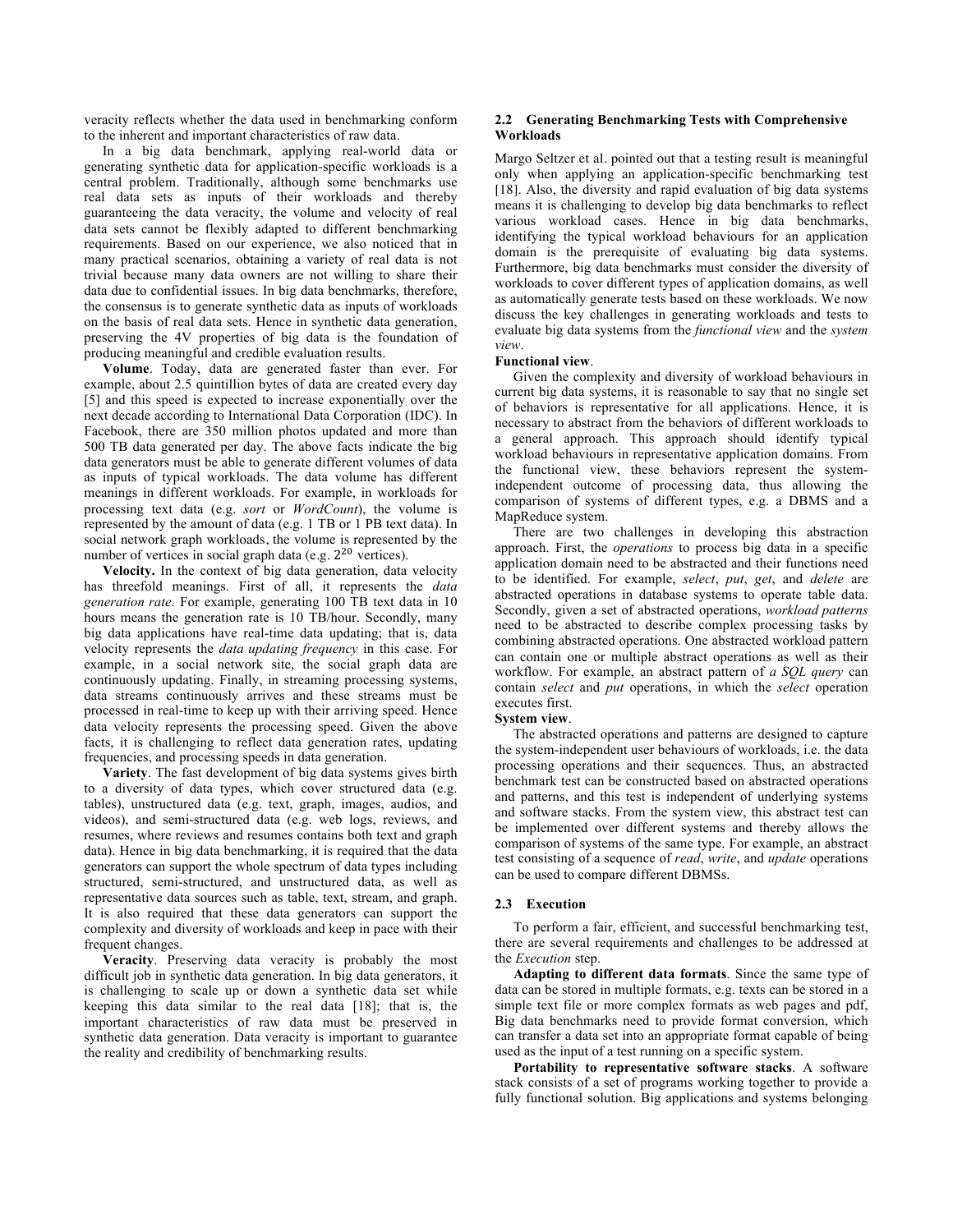to one application domain are built on the basis of one or multiple software stacks. Hence covering a broad spectrum of representative software stacks in benchmark tests, as well as avoiding being too costly or difficult to port a test to a specific software stack is another important issue we need to consider.

**Extensibility**. The fast evolution of big data systems requires big data benchmarks not only keeping in pace with state-of-the-art techniques and underlying systems, but also taking their future changes into consideration. That is, big data benchmarks should be able to add new workloads or data sets with little or no change to the underlying algorithms and functions [19].

**Usability**. Usability reflects users' experiences in using benchmarks and it is a combination of factors. In big data benchmarks, these factors include ease of deploying, configuring, and use; high benchmarking efficiencies; simple and understandable performance metrics; convenient user interfaces; and so on.

# **3. On Benchmarking Methodology**

## **3.1 Layer Design of Big Data Benchmarks**

Figure 2 shows the layered design of a big data benchmark with three layers:

The *User Interface Layer* provides interfaces to assist system owners to specify their benchmarking requirements, such as the selected data, workloads, metrics and the preferred data volume and velocity.



**Figure 2. Layered architecture of big data benchmarks**

The *Function Layer* has three components: data generators, test generators and metrics. Briefly, data generators are designed to produce data sets covering different data types and application domains while keeping the 4V properties of big data in these data sets. The test generator enables the automatic generation of tests with comprehensive workloads for big data systems. Metrics (either single or multiple metrics) can be divided into two types: user-perceivable metrics and architecture metrics [19]. Userperceivable metrics represent the metrics that matter for users; these metrics are usually observable and easy to be understood by users. Examples of user-perceivable metrics are the duration of a test, request latency, and throughput. While user-perceivable metrics are used to compare performances of workloads of the same category, architecture metrics are designed to compare workloads from different categories. Examples of architecture metrics are million instructions per second (MIPS) and million floating-point operations per second (MFLOPS). In addition,

these metrics should not only measure system performance, but also take energy consumption, cost efficiency into consideration.

The *Execution Layer* offers several functions to support the execution of benchmark tests over different software stacks. Specifically, the system configuration tools enable a generated test running in a specify software stack. The data format conversion tools transform a generated data set into a format capable of being used by this test. The result analyzer and reporter display evaluation results.

## **3.2 Data Generators in Big Data Benchmarks**

Data generators in big data benchmarks aim to efficiently generate data sets while preserving the 4V properties of big data [14]. Figure 3 shows the process of generating data sets.

At the first step, data generators support the *variety* of big data by selecting real data sets to cover representative application domains as well as different data sources and types. The generators can also apply tools to directly generate synthetic data sets; that is, these synthetic data sets are independent of real data. This is because it is accepted that such purely synthetic data can be used as inputs of some workloads such as the *Sort* and *WordCount* workloads in Micro benchmarks; and the *Read*, *Write*, and *Scan* workloads belonging to basic database operations.

At the second step, each data generator employs a data model to capture and preserve the important characteristics in one or multiple real data sets of a specific date type. For example, a text generator can apply Latent dirichlet allocation (LDA) [8] to describe the topic and word distributions in text data. This generator first learns from a real text data set to obtain a word dictionary. It then trains the parameters  $\alpha$  and  $\beta$  of a LDA model using this data set. Finally, it generates synthetic text data using the trained LDA model. To preserve data veracity, it is required that different models should be developed to capture the characteristic of real data of different types such as table, text, stream, and graph data. In addition, the sampling tools enable the scaling down of data set sizes.

At the third step, the volume and velocity can be controlled according to user requirements. For example, the data generation can be paralleled and distributed to multiple machines, thus supporting different data generation rates.

At the fourth step, after a data set is generated, the format conversion tools transform this data set into a format capable of being used as the input data of a specific workload.



**Figure 3. The big data generation process** 

#### **3.3 Test Generator in Big Data Benchmarks**

In big data benchmarks, the test generator is developed to automatically generate benchmarking tests for big data systems. The basic idea of this generator is to abstract from the workload behaviours of current big data systems to a set of *operations* and *workload patterns* used in big data processing [20]. As shown in Figure 2, the test generator consists of three components.

**Operations** represent the abstracted processing actions (operators) on data sets. In the test generator, we divide operations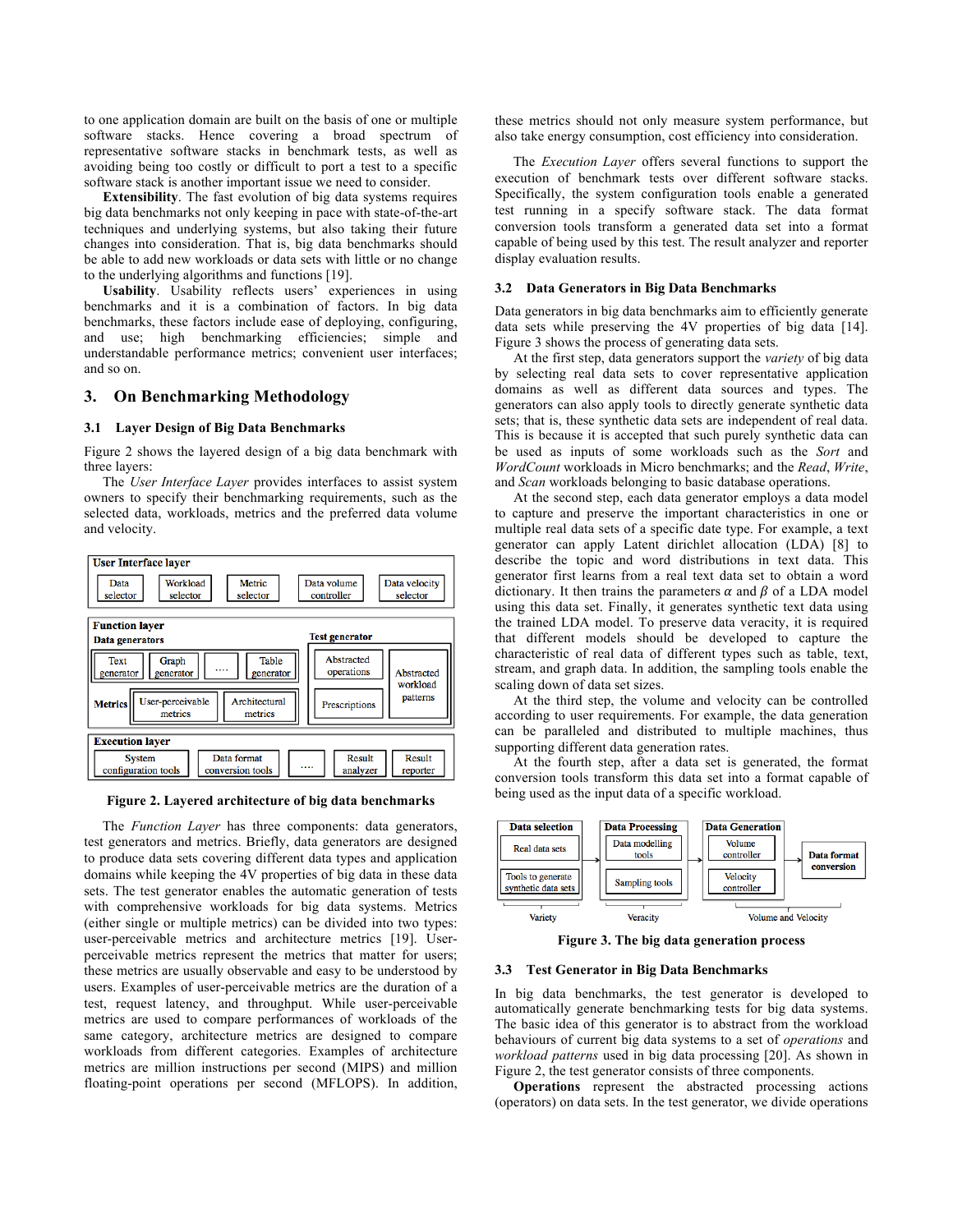into three categories according to the number of data sets processed by these operations: element operation, single-set operation, and double-set operation.

**Workload patterns** are designed to combine operations to form complex processing tasks. In the test generator, we abstract three workload patterns: (1) a single-operation pattern contains one single operation; (2) a multi-operation pattern; and, (3) an iterative-operation pattern. The difference between a multioperation pattern and an iterative-operation pattern is that the former pattern contains finite number of operations, while the latter pattern only provides stopping conditions that the exact number of operations can be known at run time.

**A prescription** includes the information needed to produce a benchmarking test, including data sets, a set of operations and workload patterns, a method to generate workload, and the evaluation metrics.

Figure 4 shows the process of generating a test. At steps 1, 2, and 3, a data set, a set of abstracted operations, and a set of workload patterns are selected, respectively. A prescription is then generated at step 4. Finally, at step 5, a prescribed test for a specific system and software stack is created based on the prescription and system configuration tools. Using the test generator, the workloads in different application domains can be automatically generated.



**Figure 4. The benchmark test generation process** 

# **4. State-of-the-Art**

In this section, we review related work on big data benchmarks from the perspectives of data generation and benchmarking techniques.

#### **4.1 Data Generation Techniques**

As shown in Table 1, we now review data generation techniques in existing big data benchmarks according to the 4V properties of big data.

**Volume**. To date, most of existing benchmarks generate synthetic data as their workload inputs, where the volume of synthetic data is "scalable". By contrast, some benchmarks such as Hibench and LinkBench also use fixed-size data as inputs. Hence we call these benchmarks "partially scalable" in terms of data volume.

**Velocity**. Some benchmarks such as BigBench, LinkBench, and BigDataBench provide parallel strategies to support the deployment of multiple data generators. In these benchmarks, the data generation rate can be controlled. However, the equally important aspect of data velocity, the data updating frequency, is not considered in these benchmarks. Hence we call these benchmarks "semi-controllable" in terms of data velocity. We also called benchmarks "un-controllable" if both the data generation rate and updating frequency are not considered.

**Variety**. Table 1 lists the data sources of each benchmark's tested data, including tables (structured data); text, graph, and videos (unstructured data); and web logs and resumes (semistructured data). We can observe that many current benchmarks only consider limited data types (e.g. the text data in Hibench or the table data in YCSB and TPC-DS). Although BigBench and CloudSuite benchmarks support a variety of data sources and types, they are only designed to test applications running in cloud

service architecture, and DBMSs and MapReduce Hadoop, respectively.

**Veracity**. In GridMix, PigMix, YCSB, and Micro benchmark, the generation process of synthetic data is independent of the benchmarking applications. For example, in HiBench [12], the synthetic data sets are either randomly generated using the programs in the Hadoop distribution or created using some statistic distributions. Data veracity is "un-considered" in these benchmarks.

In TPC-DS, BigBench, LinkBench, and CloudSuite, the data generation tools partially consider the data veracity. For example, TPC-DS [11] implements a multi-dimensional data generator (MUDD). MUDD generates most of data using traditional synthetic distributions such as a Gaussian distribution. On the other hand, MUDD generates a small portion of crucial data sets using more realistic distributions derived from real data. In BigBench [11], table data are generated using PDGF [16], while web logs and reviews are generated on the basis of the table data. Hence the veracity of web logs and reviews rely on the table data.

By contrast, in BigDataBench [19], different data models are employ to capture and preserve the important characteristics of real data of different types (e.g. table, text, and table). The synthetic data are then generated using the constructed data model, thus avoiding the loss of data veracity.

In conclusion, the issues relating to keeping the 4V properties of big data have not been adequately addressed by current big data benchmarks [1; 3; 4; 6; 7; 9-13; 15; 17].

|                      | Table 1. Comparison of data generation techniques in existing |  |  |  |  |
|----------------------|---------------------------------------------------------------|--|--|--|--|
| big data benchmarks. |                                                               |  |  |  |  |

| <b>Benchmark</b><br>efforts   | Volume                | <b>Velocity</b>       | <b>Variety</b><br>(data<br>sources)     | <b>Veracity</b>         |
|-------------------------------|-----------------------|-----------------------|-----------------------------------------|-------------------------|
| Hibench $[12]$                | Partially<br>scalable | $Um-$<br>controllable | Texts                                   | $Um-$<br>considered     |
| GridMix [4]                   | Scalable              | $Um-$<br>controllable | <b>Texts</b>                            | $Um-$<br>considered     |
| PigMix [6]                    | Scalable              | $Um-$<br>controllable | Texts                                   | $Um-$<br>considered     |
| <b>YCSB</b> [9]               | Scalable              | $Um-$<br>controllable | Tables                                  | Un-<br>considered       |
| Performance<br>benchmark [15] | Scalable              | $Um-$<br>controllable | Tables,<br>texts                        | $Um-$<br>considered     |
| TPC-DS $[11]$                 | Scalable              | Semi-<br>controllable | Tables                                  | Partially<br>Considered |
| BigBench $[11]$               | Scalable              | Semi-<br>controllable | Texts,<br>web logs<br>tables            | Partially<br>Considered |
| LinkBench [17]                | Partially<br>scalable | Semi-<br>controllable | Graphs                                  | Partially<br>Considered |
| CloudSuite<br>[10]            | Partially<br>scalable | Semi-<br>controllable | Texts.<br>graphs,<br>videos.<br>tables  | Partially<br>Considered |
| BigDataBench<br>[19]          | Scalable              | Semi-<br>controllable | Texts.<br>resumes,<br>graphs,<br>tables | Considered              |

## **4.2 Benchmarking Techniques**

Most of existing big data benchmarks aims to evaluate specific type of systems or architectures. As listed in Table 2, many benchmarks are developed to test the performance of DBMSs and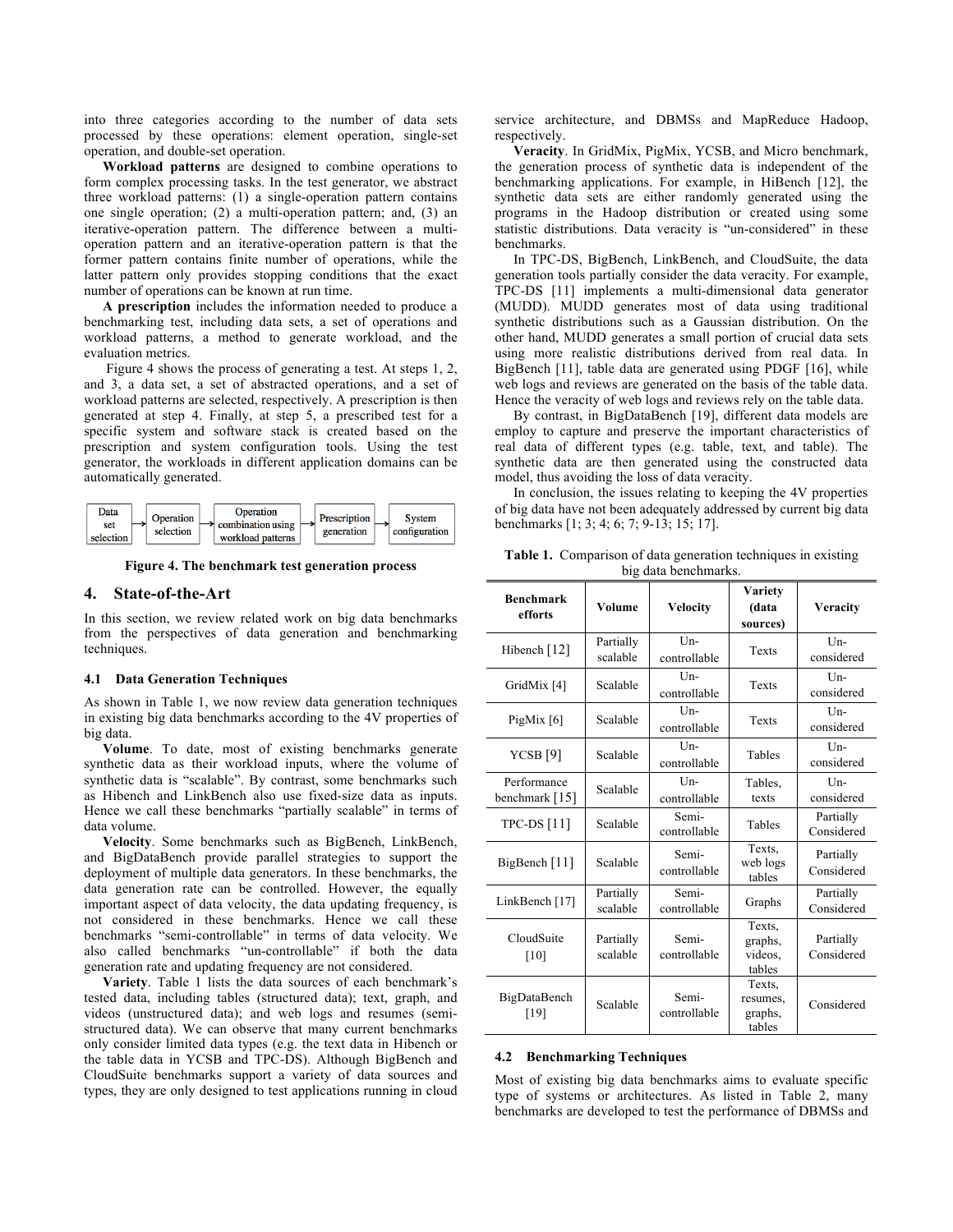Hadoop MapReduce, or compare the performance of both types of systems. Specifically, HiBench [12], GridMix [4] and PigMix [6] are designed to test MapReduce Hadoop systems. The performance benchmark in [15] compare two parallel SQL DBMSs (i.e. DBMS-X and Vertica) with MapReduce systems. TPC-DS is TPC's latest decision support benchmark [2] designed to test the performance of DBMSs in decision support systems. Adopting from TPC-DS by adding a web log generator and a review generator, BigBench aims to test the Teradata Aster DBMS and MapReduce systems [11]. In [3], the benchmark is designed to test four SQL driven systems for managing data, including one database (Redshift), one data warehousing systems (Hive), and two engines (Spark and Impala). LinkBench tests MySQL databases that store Facebook's social graph data, and characterizes the real-world database workloads for social applications [17].

Some other benchmarks target at evaluating NoSQL databases or architectures. Yahoo! Cloud Serving Benchmark (YCSB) benchmark compares two non-relational databases (Cassandra and HBase) against one geographically distributed database (PNUTS) and a traditional relational database (MySQL) [9]. The CloudSuite benchmarks in [10; 13] are implemented to test cloud service architectures. Standard Performance Evaluation Corporation (SPEC) [7] has produced several benchmarks for evaluating workstations and has several server and client benchmarks including a Java business benchmark called SPECjBB, but specific big data benchmarks are not available. SPEC had produced web server benchmarks called SPECweb96, SPECweb99, SPECweb2005, and SPECweb2009, but they have been retired. The SPECjEnterprise 2010 and SPEC jBB benchmarks are the closest to big data/cloud benchmarks in SPEC's suites.

At present, BigDataBench is the only big data benchmark that supports the evaluation of a hybrid of different big data systems. The workloads in BigDataBench cover three fundamental and widely usage scenarios (i.e. micro benchmarks, "Cloud OLTP" workloads, and relational queries workloads) and three major application domains in internet services (i.e. Search Engine, Social Network, and E-commerce).

From the perspective of applications users, Table 2 divides workloads in current big data benchmarks into three categories. (1) Online services: these services are sensitive to the response delay, i.e. the time interval between the arrival and departure moments of a service request. Examples of workloads belonging to this category are typical MapReduce operations such as *sort* and *WordCount*. (2) Offline analytics: these services usually perform complex and time-consuming computations on big data. Examples of workloads for testing offline services are machine learning algorithms such as *k-means clustering* and *naive Bayes classification*. (3) Real-time analytics: application users use these services in an interactive manner; that is, a variety of interactions happen between users and application services. Examples of workloads for these services are relational queries such as *selecting*, *joining*, and *aggregation* of database tables.

# **5. Open Challenges**

Considering the emergence of new big data applications and the rapid evolution of big data systems, we believe an incremental and iterative approach is necessary to conduct the investigations on big benchmarks. We now propose some challenges to be addressed to develop successful and efficient big data benchmarks.

|  | <b>Table 2.</b> Comparison of benchmarking techniques. |  |
|--|--------------------------------------------------------|--|
|  |                                                        |  |

| <b>Benchmark</b><br>efforts        |                                       | Software<br>stacks                                                                                                                                                                                                                                                                                             |                                                                                   |  |
|------------------------------------|---------------------------------------|----------------------------------------------------------------------------------------------------------------------------------------------------------------------------------------------------------------------------------------------------------------------------------------------------------------|-----------------------------------------------------------------------------------|--|
|                                    | Type                                  | <b>Examples</b>                                                                                                                                                                                                                                                                                                |                                                                                   |  |
| Hibench [12]                       | Offline<br>analytics                  | WordCount,<br>Sort.<br>TeraSort, PageRank,<br>K-<br>means,<br>Bayes<br>classification                                                                                                                                                                                                                          | Hadoop<br>and Hive                                                                |  |
|                                    | Real-<br>time<br>analytics            | Nutch Indexing                                                                                                                                                                                                                                                                                                 |                                                                                   |  |
| GridMix [4]                        | Online<br>services                    | Sort.<br>sampling<br>large<br>a<br>dataset                                                                                                                                                                                                                                                                     | Hadoop                                                                            |  |
| PigMix $[6]$                       | Online<br>services                    | 12 data queries                                                                                                                                                                                                                                                                                                | Hadoop                                                                            |  |
| <b>YCSB</b> [9]                    | Online<br>services                    | OLTP (read, write, scan,<br>update)                                                                                                                                                                                                                                                                            | <b>NoSOL</b><br>systems                                                           |  |
| Performance<br>benchmark<br>$[15]$ | Online<br>services                    | Data<br>loading.<br>select.<br>aggregate, join, count URL<br>links                                                                                                                                                                                                                                             | DBMS and<br>Hadoop                                                                |  |
| <b>TPC-DS</b> [11]                 | Online<br>services                    | Data loading, queries and<br>maintenance                                                                                                                                                                                                                                                                       | <b>DBMS</b>                                                                       |  |
| BigBench [11]                      | Online<br>services                    | Database<br>operations<br>(select, create and drop<br>tables)                                                                                                                                                                                                                                                  | DBMS and<br>Hadoop                                                                |  |
|                                    | Offline<br>analytics                  | K-means, classification                                                                                                                                                                                                                                                                                        |                                                                                   |  |
| LinkBench<br>[17]                  | Online<br>services                    | Simple operations such as<br>select, insert, update, and<br>and<br>association<br>delete:<br>range queries and count<br>queries                                                                                                                                                                                | <b>DBMS</b>                                                                       |  |
| CloudSuite                         | Online<br>services                    | YCSB's workloads                                                                                                                                                                                                                                                                                               | NoSQL<br>systems,                                                                 |  |
| [10]                               | Offline<br>analytics                  | Text<br>classification,<br>WordCount                                                                                                                                                                                                                                                                           | Hadoop,<br>GraphLab                                                               |  |
|                                    | Online<br>services                    | Database operations (read,<br>write, scan)                                                                                                                                                                                                                                                                     |                                                                                   |  |
| BigDataBench<br>[19]               | Offline<br>analytics<br>Real-<br>time | Micro Benchmarks (sort,<br>grep, WordCount, CFS);<br>search<br>engine<br>(index,<br>PageRank); social network<br>(K-means,<br>connected<br>$(CC))$ ;<br>components<br>$e-$<br>(collaborative<br>commerce<br>filtering<br>$(CF)$ ,<br>Naive<br>Bayes)<br>Relational database query<br>(select, aggregate, join) | NoSQL<br>systems,<br>DBMS.<br>real-time<br>and<br>offline<br>analytics<br>systems |  |
|                                    | analytics                             |                                                                                                                                                                                                                                                                                                                |                                                                                   |  |

#### **5.1 Data-Centric Big Data Benchmarks**

The fundamental problem of big data benchmarks is about how to provide better measurement of systems for processing data with 4V properties, which brings the requirement for data-centric benchmarks.

#### **Fully controllable data velocity**.

The full control of data velocity has two meanings. First, existing big data benchmarks only consider different data generation rates. Hence different data updating frequencies and processing speeds should be reflected in future big data generators.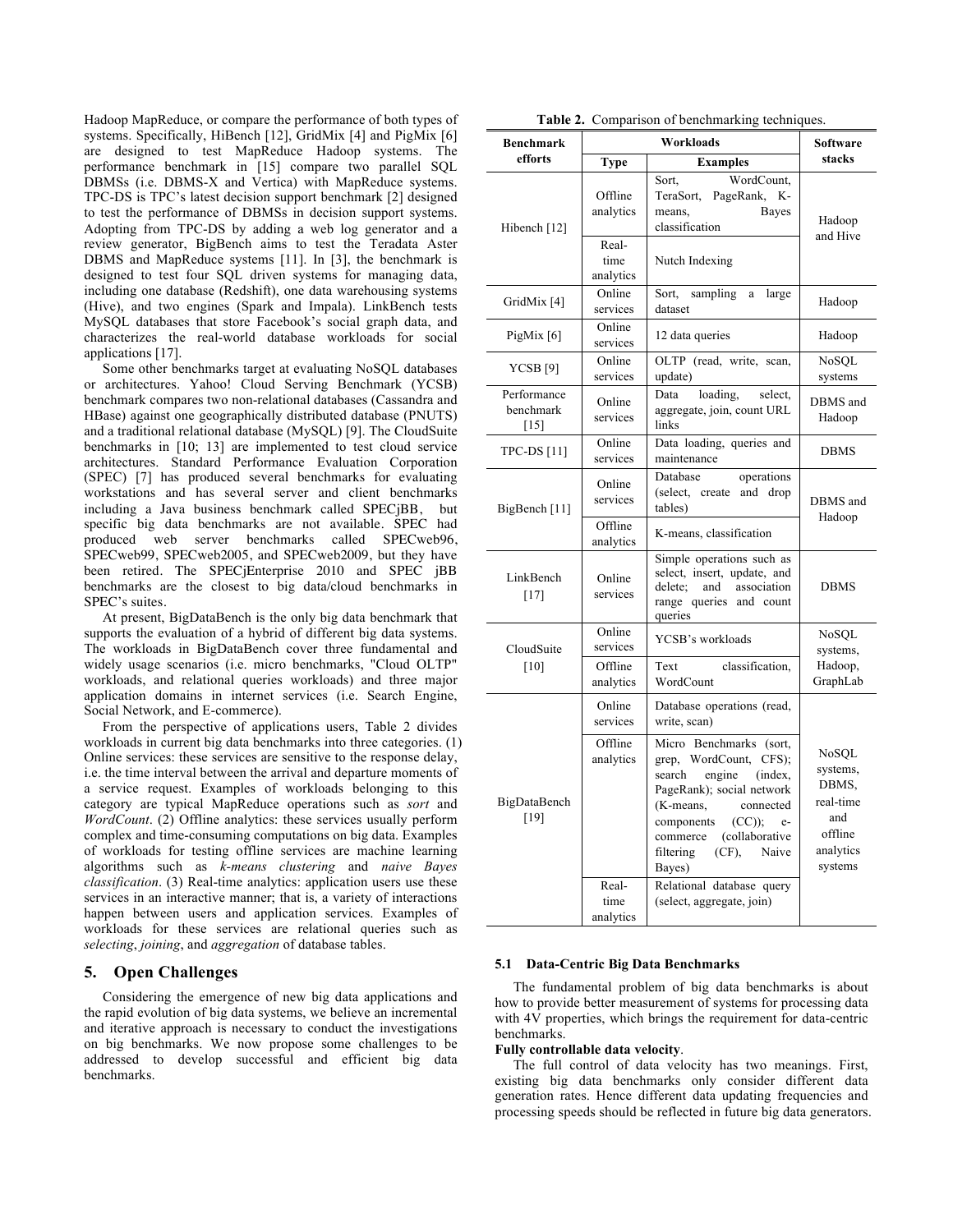Secondly, current data velocity is implemented using parallel strategies; that is, data velocity can be controlled by deploying different numbers of parallel data generators. In contrast, we note that data velocity can be controlled in another way: adjusting the efficiency of the data generation algorithms themselves to control data velocity. For example, a graph data generator can be adjusted to consume more memory resources, thus increasing its data generation speed.

# **Metrics to evaluate data veracity**.

As discussed in Section 3.2, applying data models to capture and preserve important characteristics of real data is an efficient way to keep data veracity in synthetic data generation. However, how to measure the conformity of the generated synthetic data to the raw data is still an open question; that is, metrics need to be developed to evaluate data veracity. Two types of evaluation metrics can be developed: (1) metrics to compare the raw data and the constructed data models; (2) metrics to compare the raw data and the synthetic data.

This problem is compounded when considering different data sources and data types. For example, to compare a real text data set and a synthetic data, we first need to derive the topic and word distributions from these data sets. Next, statistical metrics such as Kullback–Leibler divergence can be applied to compare the similarity between two distributions. Furthermore, when considering table, graph or even stream data, some other metrics should be developed.

## **5.2 Domain-Centric Big Data Benchmarks**

The fast development of big data systems has lead to a number of successful application domains such as scientific analytics, social network, and streaming process. Each of these application domain is the focus of one or multiple big data platform efforts. Domain-centric benchmarks, therefore, are needed to promote the progress of these big data platforms.

## **Enriching workloads of big data benchmarks.**

At present, there are three major problems that restrict the wide application of current big data benchmarks. First, there are still many important big data systems such as multimedia systems and applications such as large-scale deep learning algorithms not being considered. Second, in an application domain, a representative workload should reflect both typical data processing operations and the arrival patterns of these operations (i.e. the arriving rate and sequence of operations). We believe profiling history logs of real applications is a good way to obtain the representative arrival patterns. Finally, the truly hybrid workload, i.e. the workload consists of the mix of various data processing operations and their arriving rates and sequences, has not been adequately supported. That is, to the best of our knowledge, none of exiting big data benchmarks is ready to declare itself to be a truly representative and comprehensive big data benchmark until its workloads are significantly enriched to solve the above problems.

## **Supporting heterogeneous hardware platforms.**

With the fast development of technology, the emerged hardware platforms and systems significantly change the way about how to process data and show a promising prospect to improve processing efficiency. For example, the heterogeneous platforms of Xeon+General-purpose computing on graphics processing units (GPGPU) and Xeon+Many Integrated Core (MIC) can significantly improve the processing speed of HPC applications. However, to date, both platforms are only limited to the HPC area; that is, the diversity of big data applications are not fully considered in these platforms. For such an issue, big data benchmarks should be developed to evaluate and compare

different workloads in state-of-the-practice heterogeneous platforms. The evaluation result is expected to show: (1) whether any platform can consistently win in terms of both performance and energy efficiency for all big data applications, and (2) for each class of big data applications, we hope to find some specific platform that can realize better performance and energy efficiency for them. To support the evaluation of an application, current big data benchmarks should be extended to provide a uniform interface to enable this application running in different platforms. In order to perform apples-to-apples comparisons, this application should be running in the same software stack.

#### **A reusable environment to automate test generation**.

Section 3.3 proposes a framework to abstract operations and workload patterns from typical data processing behaviors, thus enabling automatic generation of tests with comprehensive workloads for big data systems. We note that these operations and patterns are easy to derive in some application domains. For example, in the application domain of basic database operations, there are some obvious operations such as real, write, select, and delete, and the patterns used to combine these operations are simple. However, in some application domains such as social network, there are a large number of data processing operations such as k-means clustering and collaborative filtering, and the relationships between these operations are complex. All these facts mean abstracting a comprehensive set of operations and behaviors is difficult.

Moreover, in practice, generating benchmarking tests from operations and patterns may be beyond the capabilities of the average system owner. Hence going mainstream with this framework requires the development of an environment that provides abstracted operations and workload patterns for different application domains, as well as offers a repository of reusable prescriptions to simplify the generation of prescribed tests running on state-of-the-art software stacks.

# **6. Conclusion**

With the rapid development of information technology, big data systems have emerged to manage and process data with high volume, velocity, and variety. These new systems have given rise to various new requirements about how to develop a new generation of big data benchmarks. In this paper, we summarize the lessons we have learned and propose key challenges in developing big data benchmarks from two aspects: (1) how to develop data generators capable of preserving the 4V properties of big data in data generation; (2) how to automatically generate benchmarking tests to cover a diversity of typical application scenarios while supporting different system implementations and software stacks. We then introduce the methodology on big data benchmark aiming to address the proposed challenges. Next, we discuss existing benchmarking techniques and propose some future research directions. The work presented in this paper represents our effort towards building a truly representative and comprehensive big data benchmark suite and we encourage more investigations and developments in big data benchmarking tools.

# **References**

- [1] Sort Benchmark [Online]. Available: http://sortbenchmark.org/. (21.10.2013).
- [2] TPC Transaction Processing Performance Council [Online]. Available: http://www.tpc.org/. (21.10.2013).
- [3] Big data benchmark by amplab of uc Berkeley [Online]. Available: https://amplab.cs.berkeley.edu/benchmark/. (21.10.2013).